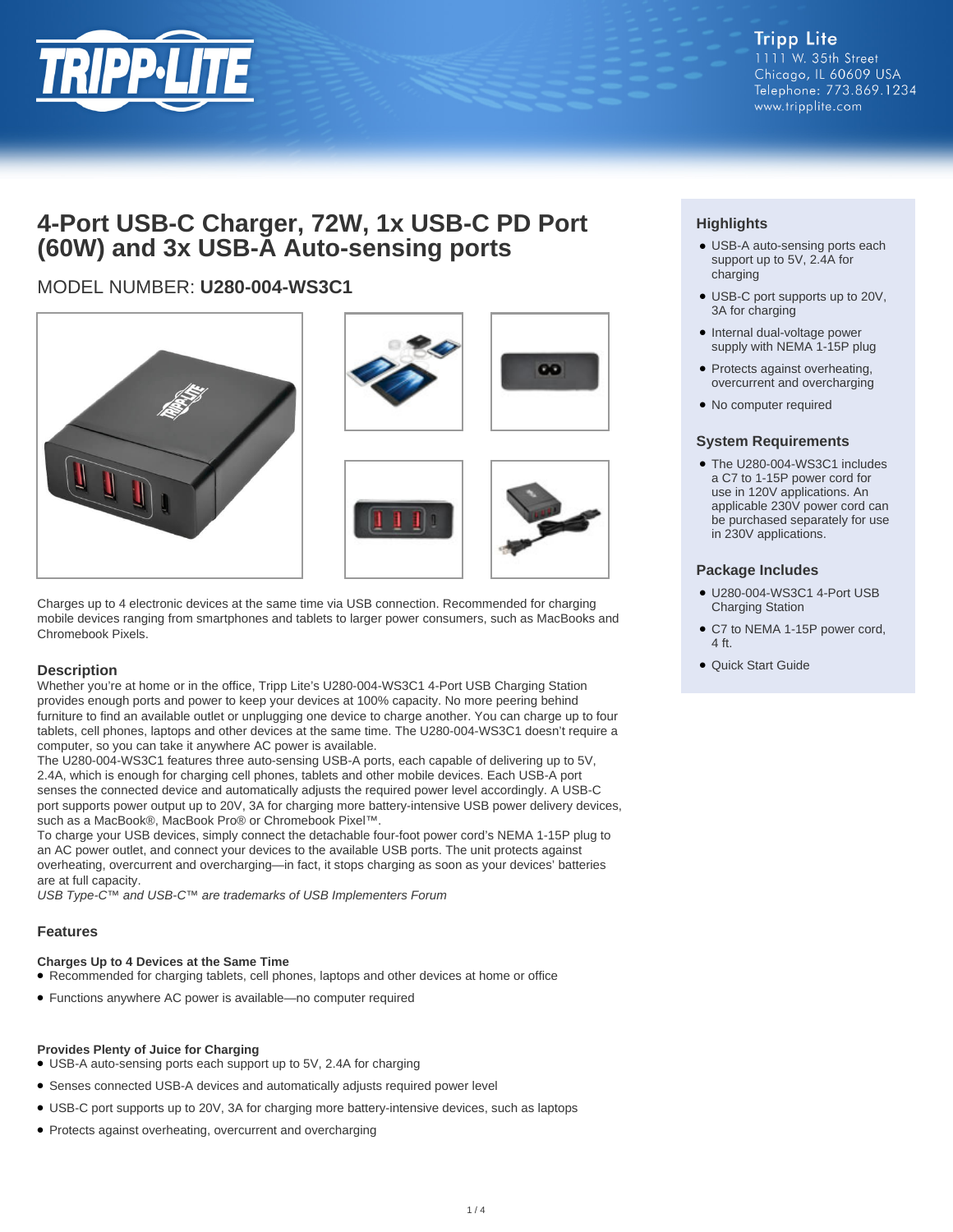

# **Easy to Use**

Г

- Internal dual-voltage power supply with NEMA 1-15P plug and detachable 4 ft. cord
- No computer required

# **Specifications**

| <b>OVERVIEW</b>                                   |                                                  |  |
|---------------------------------------------------|--------------------------------------------------|--|
| <b>UPC Code</b>                                   | 037332196507                                     |  |
| Product Type                                      | Plug in Charger                                  |  |
| Charging Form Factor                              | Charging Hub                                     |  |
| <b>Device Compatibility</b>                       | Phone; Tablet; Amazon Kindle                     |  |
| <b>INPUT</b>                                      |                                                  |  |
| Nominal Input Voltage(s) Supported                | 120V AC; 230V AC                                 |  |
| Input Connection Type                             | IEC C7                                           |  |
| Plug Type                                         | C7 to NEMA 1-5P                                  |  |
| Voltage Compatibility (VAC)                       | 100; 110; 120; 125; 127; 200; 208; 220; 230; 240 |  |
| Input Frequency                                   | 50/60Hz                                          |  |
| Input Plug Type                                   | NEMA 1-15P (NON-POLARIZED)                       |  |
| Input Current                                     | 5V (2.4A) / 20V (3A)                             |  |
| <b>OUTPUT</b>                                     |                                                  |  |
| <b>Output Capacity</b>                            | USB-A: 5V 2.4A; USB-C: 20V 3A                    |  |
| Overload Protection                               | Yes                                              |  |
| <b>POWER</b>                                      |                                                  |  |
| Power Consumption (Watts)                         | 72                                               |  |
| USB Power Delivery (PD) Charging<br>Support       | Yes                                              |  |
| USB Power Delivery (PD) Charging<br>Specification | 3.0                                              |  |
| <b>CHARGING</b>                                   |                                                  |  |
| Number of Charging Ports                          | $\overline{4}$                                   |  |
| <b>Total Charging Amps</b>                        | 5.4A                                             |  |
| <b>Total Charging Watts</b>                       | $72\,$                                           |  |
| Charging Method                                   | <b>USB</b>                                       |  |
| Charging Port Type                                | (3) USB A (FEMALE); USB C (FEMALE)               |  |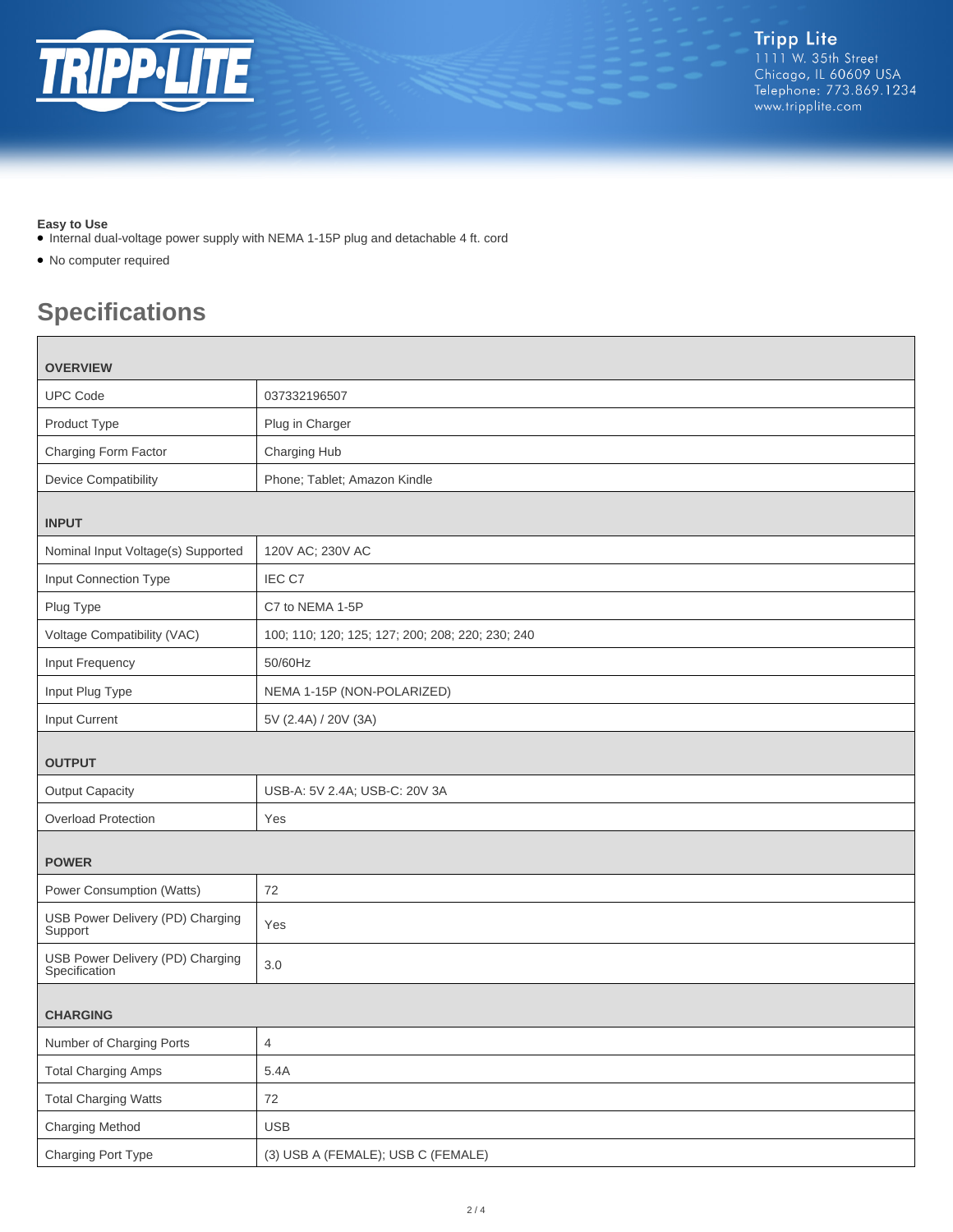

Tripp Lite<br>1111 W. 35th Street<br>Chicago, IL 60609 USA<br>Telephone: 773.869.1234<br>www.tripplite.com

| <b>Charging Ports Details</b>        | USB-C: 20V 3A (60W), PD 3.0USB-A: 5V 2.4A (12W)                              |  |
|--------------------------------------|------------------------------------------------------------------------------|--|
| Charging Ports / Amps                | (3) 2.4A; (1) 3A / 2A / 1.5A                                                 |  |
| Overcharge Protection                | Yes                                                                          |  |
| <b>PHYSICAL</b>                      |                                                                              |  |
| Material of Construction             | Polycarbonate                                                                |  |
| Color                                | <b>Black</b>                                                                 |  |
| Shipping Dimensions (hwd / cm)       | 4.06 x 16.26 x 12.95                                                         |  |
| Shipping Dimensions (hwd / in.)      | 1.60 x 6.40 x 5.10                                                           |  |
| Shipping Weight (kg)                 | 0.36                                                                         |  |
| Shipping Weight (lbs.)               | 0.80                                                                         |  |
| Unit Dimensions (hwd / in.)          | $3.6 \times 3.0 \times 1.1$                                                  |  |
| Unit Dimensions (hwd / cm)           | $9.1 \times 7.6 \times 2.8$                                                  |  |
| Unit Weight (lbs.)                   | 0.49                                                                         |  |
| Unit Weight (kg)                     | 0.22                                                                         |  |
| <b>ENVIRONMENTAL</b>                 |                                                                              |  |
| <b>Operating Temperature Range</b>   | 32°F to 104°F / 0°C to 40°C                                                  |  |
| Storage Temperature Range            | -4°F to 176°F / -20°C to 80°C                                                |  |
| <b>Relative Humidity</b>             | 5% to 90% RH, NON-CONDENSING                                                 |  |
| <b>CONNECTIONS</b>                   |                                                                              |  |
| Number of Ports                      | $\overline{4}$                                                               |  |
| Side A - Connector 1                 | NEMA 1-15P (NON-POLARIZED)                                                   |  |
| Side B - Connector 1                 | (3) USB A (FEMALE)                                                           |  |
| Side B - Connector 2                 | USB C (FEMALE)                                                               |  |
| <b>FEATURES &amp; SPECIFICATIONS</b> |                                                                              |  |
| Over Current Protection              | Yes                                                                          |  |
| <b>Overcurrent Protection</b>        | Yes                                                                          |  |
| Overvoltage Protection               | Yes                                                                          |  |
| GaN Technology                       | No                                                                           |  |
| <b>STANDARDS &amp; COMPLIANCE</b>    |                                                                              |  |
| <b>Product Certifications</b>        | <b>UL Listed</b>                                                             |  |
| <b>Product Compliance</b>            | RoHS; CE (Europe); EAC (Belarus, Kazakhstan, Russia); REACH; WEEE; FCC (USA) |  |